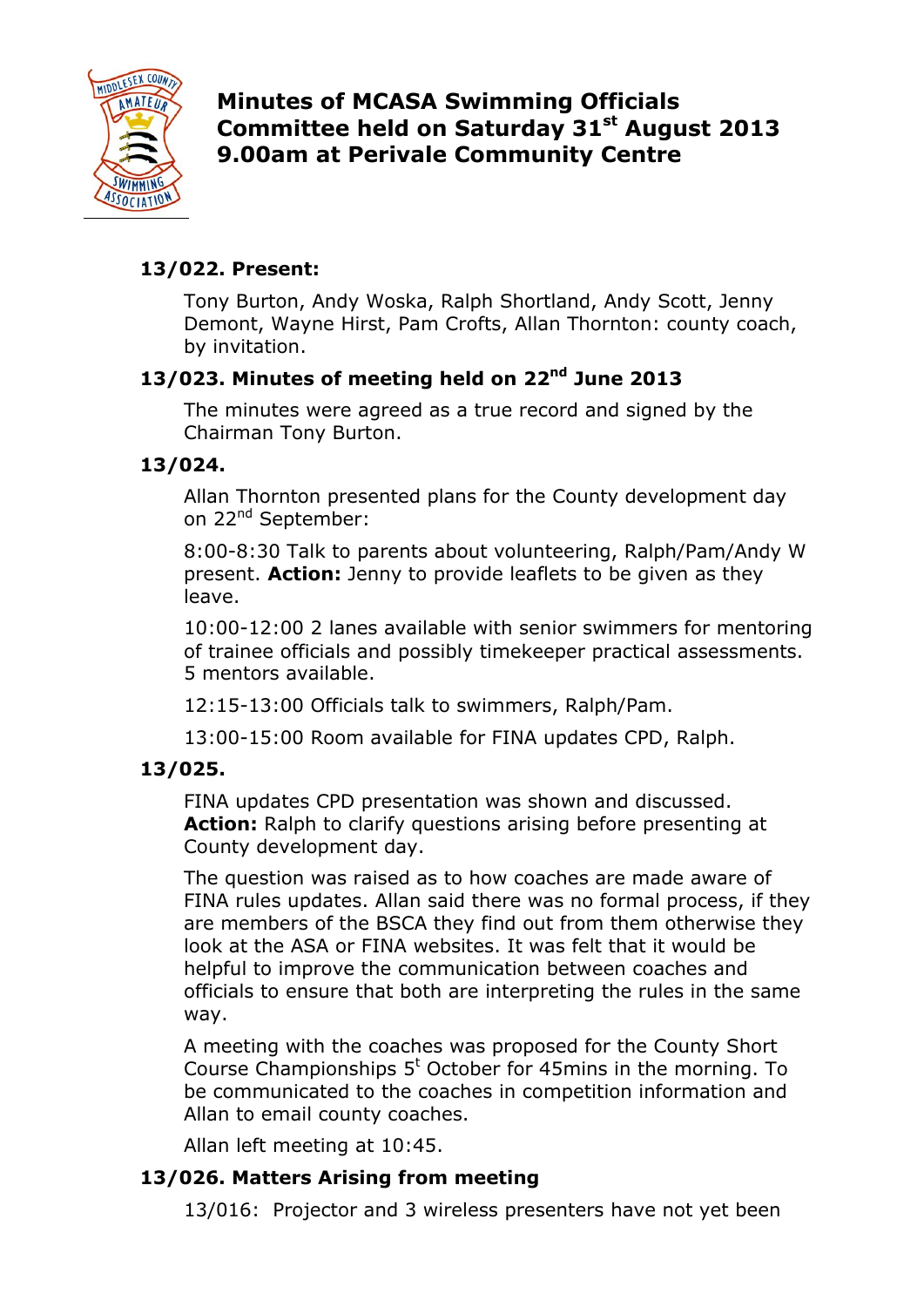purchased.

Ralph has reviewed and circulated the candidate guidance notes and J2S assessment form as well as a new J2S record sheet showing experience gained. All accepted. **Action:** Ralph to circulate via dropbox for inclusion in trainer's pack.

Information regarding course eligibility sent to Flo but still not on the website. This is an ongoing problem for Executive committee.

**Action:** Ralph still to compile List of Officials within age bracket for FINA list.

13/018. Pam sent email to course leaders for forwarding to candidates inviting them to mentored session at County development day. 18 candidates have accepted. Has only received replies from Andy W's or Tony's candidates. Andy W and Tony forwarded email, Wayne has not seen email. **Action:** Andy W to forward email to Wayne.

### **13/027. Course updates**

### **Judge 1:**

Pam: Stoke Newington School, 21 Sept, 3rd session left, 18 Candidates.

Ralph: Hampton on Thames Community Association, 14 Sept, 12 Oct, 2 sessions remaining, 12 candidates.

**Assessments:** Rachael Neal J2, Graham John Kent J1, Angela Wilcox J1, Rekha Mistry J1 further training required.

#### **13/028. Future Courses**

**Timekeeper:** Wayne, Hillingdon, 19<sup>th</sup> October, 18 candidates.

**Judge 1/2:** no further courses can be run until presentations have been amended to include FINA updates.

**J2S:** Ralph, Perivale, 3 possible candidates, first workshop possibly November.

Andy W – 3 or 4 candidates ready for assessment.

Pam – candidates from Pimlico course ready for assessment.

Course leaders to organise assessments, candidates awaiting assessment do not need to attend FINA updates.

## **13/029. Report from ASA SOG meeting 25.08.13**

FINA updates presentation as discussed.

Survey sent out to officials showed new officials were put off volunteering because they felt there was not enough teamwork, it was unfriendly and there was a lack of parking. It was not felt this was a problem in London.

Concerns raised by presentation over the inadequate/incorrect completion of DQ slips following protest/complaint currently being dealt with by ASA. All meet results, slips etc should be retained for a year. Any decisions on retaining County paperwork was